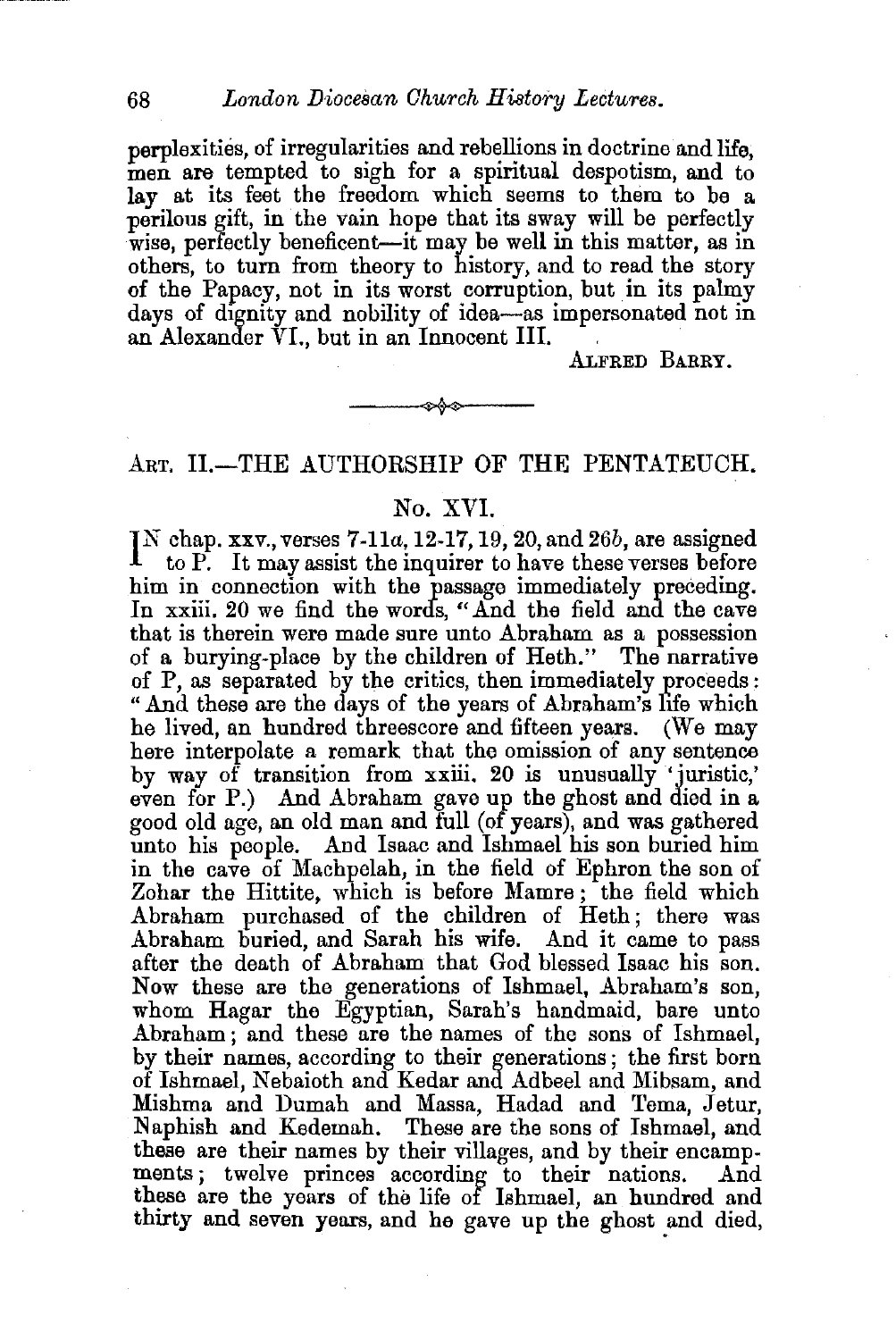and was gathered unto his people. And these are the generations of Isaac, Abraham's son. Abraham begat Isaac, and Isaac was forty years old when he took Rebekah, the daughter of Bethuel the Syrian of Paddan-Aram, the sister of Laban the Syrian, to be his wife. And Isaac was threescore years old when she bare them."1

One rubs one's eyes a little at the last sentence, which appears a little unintelligible. But one has to rub one's eyes -at least, if they are ordinary eyes-a good deal when one has to deal with biblical criticism of the modern type. At least, it is perfectly clear here that some portion of P's narrative—if there be such a narrative—has been left out. And as I have observed before, if anything be left out here, how do we know how much has been left out here and elsewhere? But by the hypothesis nothing of importance is left out, but the "priestly" narrative is embodied *in extenso,* or almost so. P's account, then, of the birth of Jacob and Esau must be regarded as a matter of no importance. That being the case, why the detail of Isaac's age was carefully inserted from P seems not quite clear, nor can we altogether take it for granted that all details on such a point must necessarily have been inserted from P. However, let that pass. Another point which strikes one as singular is the insertion of details about Ishmael and his family between the references to Isaac in ver. 11 and ver. 19. With Ishmael the "priestly" writer has nothing to do. Then the narrative just here is singularly and unusually "juristic," and formal, in great contrast to the last supposed extract from P (chap. xxiii.). Nevertheless there. is repetition in it (see ver. 8), a fact which, when it suits the critics, is a proof of different authorship, and when it does *not* suit them, is not a proof of different authorship. Moreover the poetic phrase, "give up the Moreover the poetic phrase, " give up the ghost," is used as in chap. vii. 21.2 Other points also call for notice. First of all, verses 1-5, though genealogies, and "formal and juristic" enough in all conscience, one would think, are assigned to JE (in spite of that writer having been the reverse of formal and juristic), no doubt because  $\forall$ ך; and not  $\forall$ ר) is used for "begat." The latter is used in ver. 19, and therefore ver. 19 is taken from P. If we ask why, we are told that  $\exists$ הוליד; is characteristic of P. This is a proof according to the critics. No other demonstration

<sup>&</sup>lt;sup>1</sup> The translation here is Mr. Bissell's, in his "Genesis Printed in Colours."

<sup>&</sup>lt;sup>2</sup> It may be observed that in ver. 8 the two expressions assigned to JE and P in chap. vii. 21, Im and nl~, are *cornbined-no* slight indication that all three verses are due to the same hand.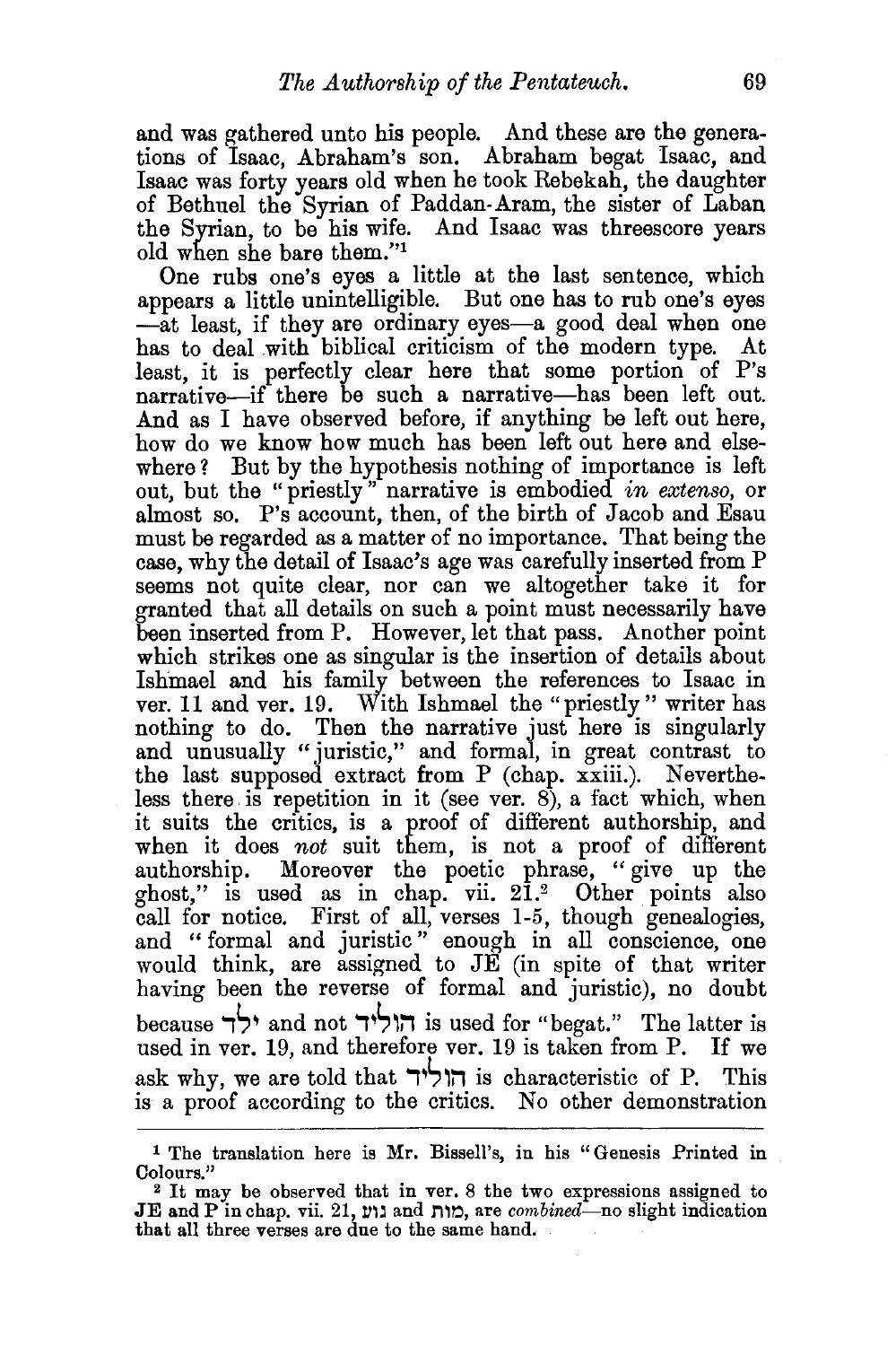is forthcoming. Again one is inclined to wonder why the redactor permitted himself to hand down the paragraph about the children of Keturah. We hear nothing of them in the later history, and the whole story seems harder to believe than anything else we learn of Abraham, nor does it fall in with the supposed object of the redactor. The allusion to the supposed object of the redactor. Abraham's concubmes seems stranger still, stranger than anything else in the history, and it appears doubly strange to find it inserted in a post-exilic redaction, drawn up for the purpose of glorifying the ancestor of all Israel. The word

*W* ~S!'J. as I have before stated, is never found save in connection with genealogies, which seems to suggest the idea that the genealogies existed in a separate form when the book was compiled, and were added at the time, or afterwards, from ancient records. However this may be, one may at least be permitted to wonder where the redactor, compilmg the book at so late a date as he is supposed to have done, found his information about Abraham's concubines and their children. For ver. 6 is supposed to be the work of the redactor himself. And, as we have seen, the insertion of such a detail is the last thing we should have expected from him.

The next remark that would occur to the literary critic would probably be that the mention once more (chap.  $xxv.$  9) of the "cave of Machpelah, in the field of Ephron, the son of Zohar, the Hittite, which is before Mamre, the field which Abraham purchased of the children of Beth," is a little unnecessarily formal and legal, even in a "priestly" writer, coming, as we are asked to believe, *immediately* after chap. xxiii.,<sup>1</sup> where the story of the purchase of the cave is recorded in minute detail; whereas if chap. xxiv. be interposed, the repetition of the phrase becomes at once natural. Another presumption this in favour of homogeneity. Then the interpolation from JE of the words, " and Isaac dwelt in Beer-'lahai-roi," is remarkable; but, as I have already referred to the point, I need say no more than that the assignment of this half-verse to J seems a little "willkurlich." Then the expression, שיבה טובח (a good grayness), is a very remarkable one, and occurs only here and in chap. xv. 15 in the Pentateuch. How does the reader think this little difficulty -this rather striking indication of unity of authorship-is got over? Chap.  $xy$ , 15 is assigned to the redactor! This is mgenious, no doubt, but not conclusive. As usual, no proof is given. Were the so-called " traditional " critic to resort to such violent expedients, what fierce reproaches, what scornful

<sup>&</sup>lt;sup>1</sup> The reader is requested to read chap. xxiii. and then chap.  $xxv$ . 7-11, omitting chaps. xxiv. 1-xxv. 6, to see the force of this remark.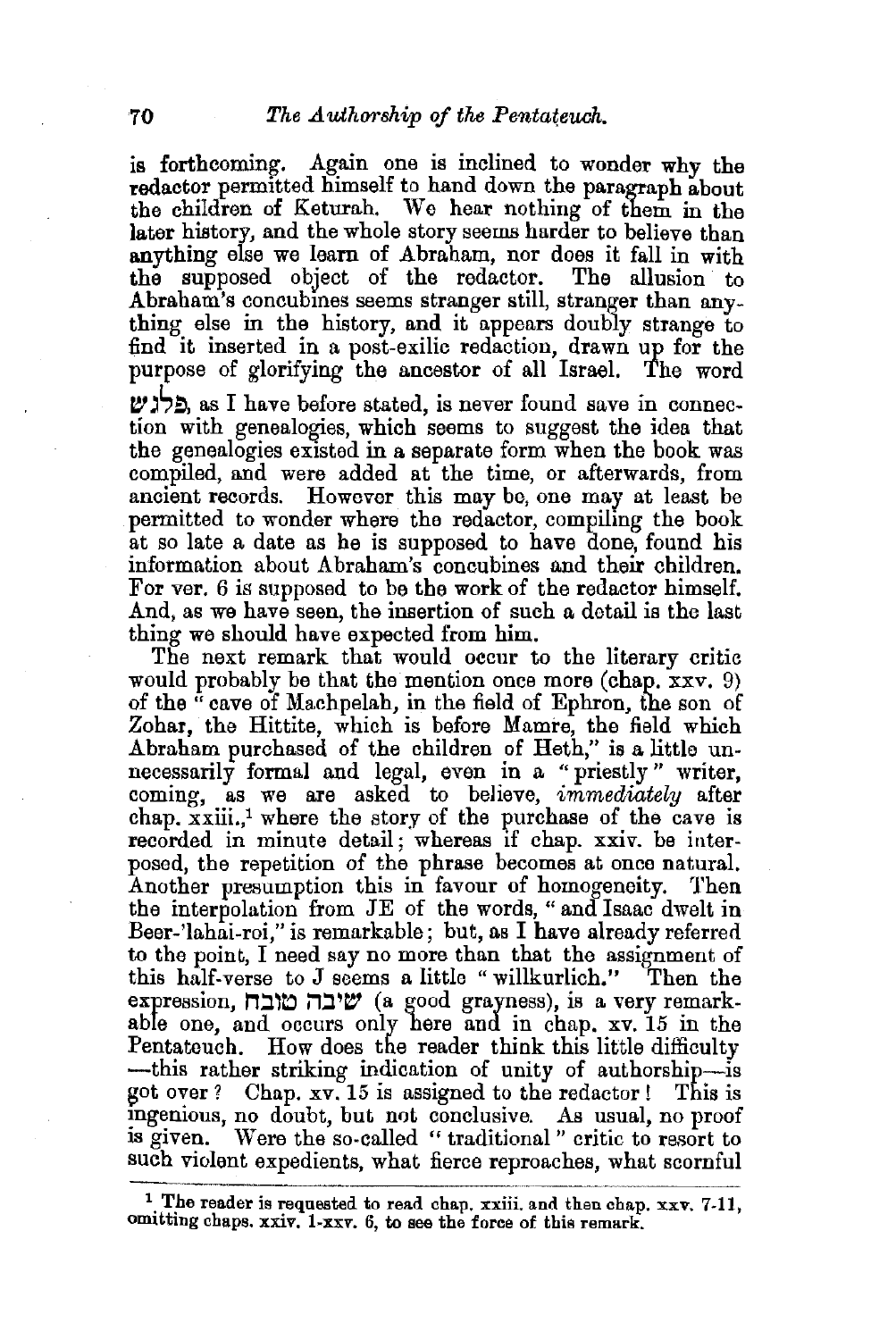epithets, would be hurled at his devoted head ! And yet, one might think, he has just as good a right to make assertions as other people. Then, again, we only have the poetic expression, "old and satiated" (with years) here, though it recurs in a slightly altered form, " satiated with days," in chap.  $xxxx$ ,  $29$  (assigned to P) and at the end of the poetic book of Job. Thus, in this short passage we have two instances of the "juristic" writer deviating in the most surprising and inconsistent way into poetic forms of expression. There is evidently either a fund of poetry in the "juristic" writer, which he found it difficult to repress, or no "juristic" writer at all. 'fhe phrase, "was gathered unto his people " (vers. 8, 17), once more, is a little out of place in a "juristic" writer. The redactor, we are told, has introduced on his own account a sort of imitation of it in chap. xv. 15, and it occurs again in chap. xxxv. 29, and twice in the touching passage (about as little "juristic" as any passage can be) chap. xlix. 29-33, in which we are bidden again to see the hand of the priestly writer. We submit, of course, to the voice of authority, as in duty bound. But we feel a little puzzled at the beautiful touch of nature in the "juristic" writer publishing his narrative twelve hundred years after the event, and putting the words dramatically into the mouth of Jacob : " There they buried Abraham and Sarah his wife, there they buried Isaac and Rebekah his wife, and there I buried Leah." We observe, too, that this post-exilic writer was well acquainted with the fact that Rachel was *not* buried there, so he must have had JE or some other narrative before him, which contained some similar mention of Rachel's place of sepulture. And why did he commit himself to the statement, which is not in any other of the presumed authorities which have come down to us, that Leah *was* buried there ? and how did he so carefully avoid committing himself to the statement, which would have fallen in admirably with his presumed purpose, that Rachel was *not* buried there ?

Other difficulties also crowd upon us as we reflect. Is the story of the purchase of the field of Machpelah history or tradition, for it meets us only in P? And why did Jacob not wish to be buried with Rachel, whom he loved, rather than with Leah, whom he despised? It looks very much as if the only explanation of the mystery is that the whole history is authentic, and that even Jacob's love for Rachel must needs give way, at that supreme moment, to the sacred thought of the covenant made by Jehovah unto Abraham, and confirmed unto Isaac, and after him to Jacob himself. 'fo this solemn conviction of a Divine appointment even private and personal affection, however strong, must be postponed ; and thus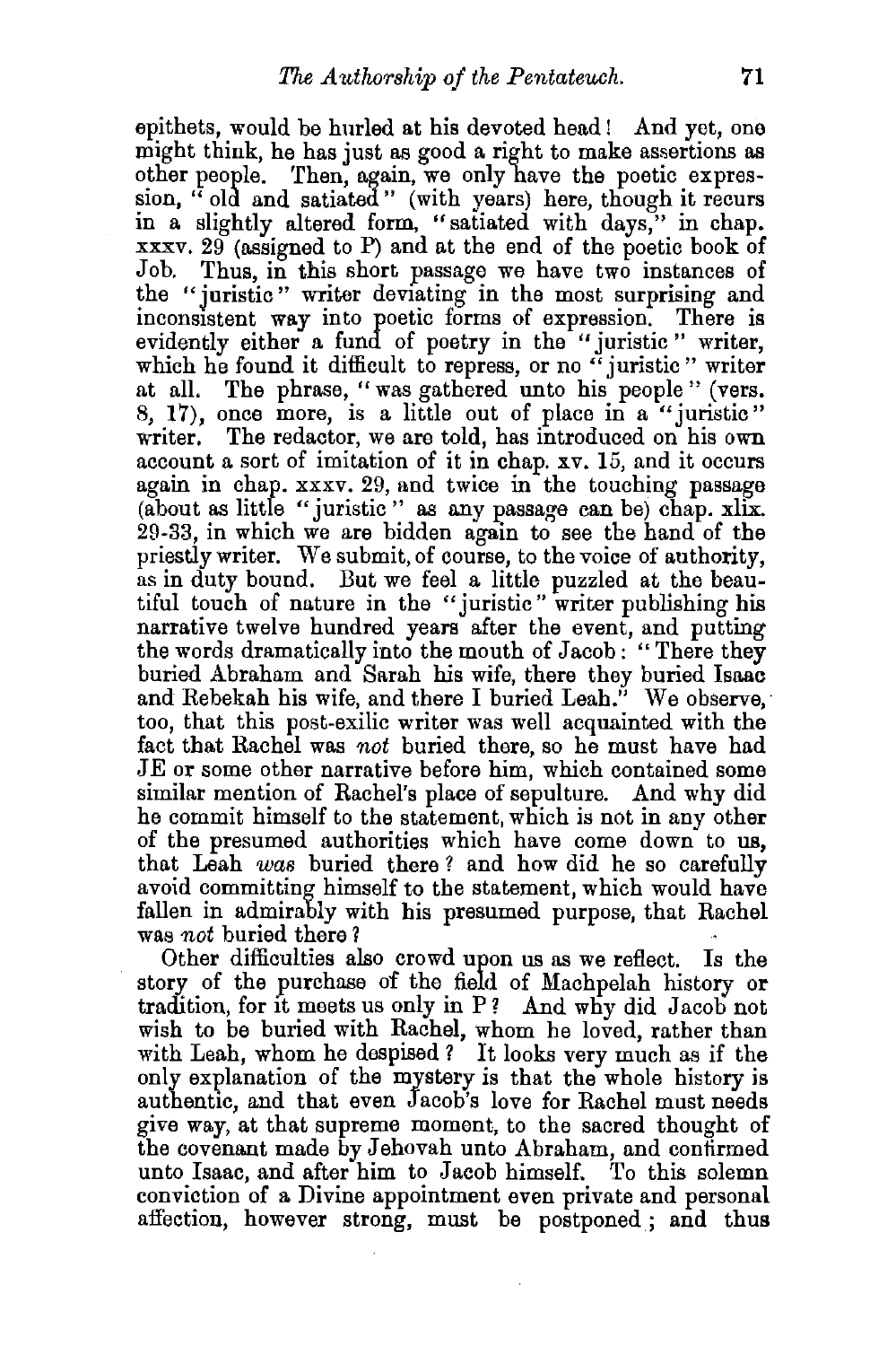these minute touches not only corroborate each other, but bring out the deep inner religious meaning of the whole story. At least, so pious Christian interpreters used to think, until the time came when they were ordered to surrender their private judgment to those who sit in the chair of authority, and tell them that it is all a mistake.

Even the list of the sons of Ishmael, while it is impossible that it can have been compiled from the incidental mention of some of them in Isaiah and elsewhere, is in remarkable keeping with these stray hints. Thus in Isa. lx. 7 we have Kedar and Nebaioth mentioned together, while in Ps. cxx. 5 the tents of Kedar are spoken of as alien to the habits and feelings of an Israelite. Dumah, again, is mentioned as in the direction of Edom in Josh.  $xy$ , 52, and in conjunction with Seir in Isa. xxi. 11, while immediately afterwards we have "the burden of Arabia." One would naturally look for the descendants of Ishmael in the neighbourhood of Edom. And so we are told to do in ver. 18, in which, however, we are asked to see the hand of JE. Here, therefore, we have a network of subtle coincidences between JE, P, and other books of Scripture which is far beyond the inventive powers of any individual whatsoever. P here therefore shows once more the extraordinary minuteness and accuracy of his information. Where did he get it after the return from the Captivity 1 Have we not here once more another of those subtle touches which point to the oneness of authorship of Genesis and to the extreme improbability of the compilation theory which now holds the field ?

Then there is the reference to the sons of Ishmael as inhabiting " villages" (הצר), by which is meant enclosures round a courtyard, or encampments with an open space in the middle, such as the book of Joshua tells us surrounded the cities of Israel after the settlement in Canaan. All these cities of Israel after the settlement in Canaan. passages, it is true, are assigned to P. But again we ask, and ask in vain, why these minute details concerning the early pastoral life of Israel and Ishmael in the post-exilic writer ? The word is not found in this sense in the later history of Israel, except in Chronicles of early tribes and of the Levites, though in Deut. ii. 23 it is used of the encampments of the Avites, and in Isa. xlii. 11 of encampments in the wilderness, and therefore of nomadic tribes. The peculiar and rare word **ili'b,** again, translated " castles " here, and in Chron. vi. 54  $(E.V.)$ , "goodly castles" (of the Midianites); Numb. xxxi. 10, " palaces," Cant. viii. 9, and Ezek. xxv. 4 ;

<sup>1</sup> We may observe, further, that Kedar is mentioned as heathen in Jer. ii. 10, and as Arabian in Ezek. xxvii. 21.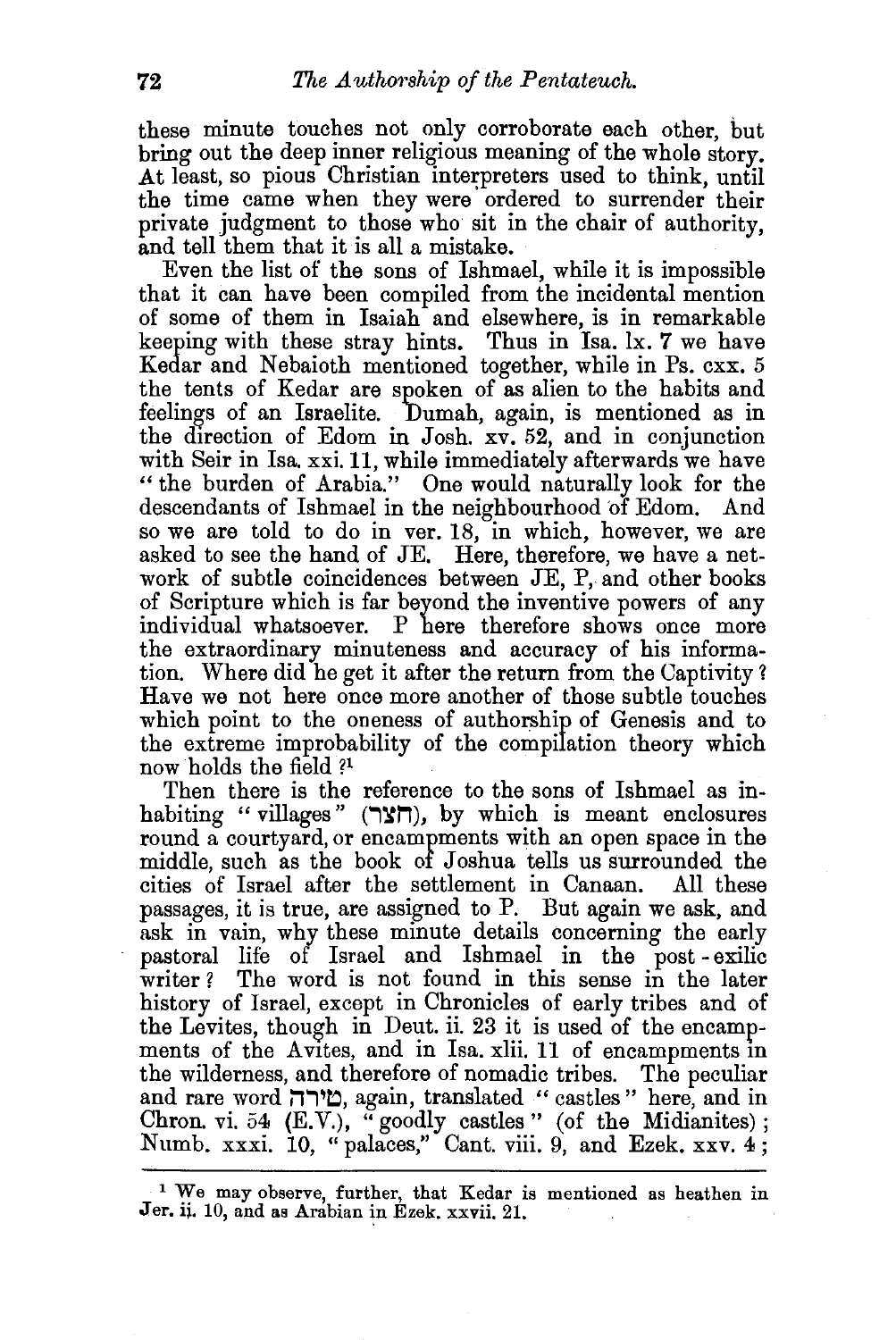and "habitations." Ps. lxix. 25. The passage in Numbers is assigned to P. But it is a little surprising to find a close similarity suggested between the dwellings of the Ishmaelites and the Midianites, and a close alliance between these tribes also hinted at in J and E (Gen. xxxvii. 25-28).

Our next point is that the word **l"TI"l!lt:?,** according to Wellhausen, is characteristic of J and P, but *not* of E, where we find **l"TbN.** This may serve as an instance of the charge I have brought against him and his school of drawing very important conclusions, when it suits them, from very slender premises. If the use of **rtbN** for **l"TI"lW** distinguishes J from E, why may not the use of  $\nabla \text{H} \times \text{H}$  by J and P be a sign of common authorship? And we have this latter word in  $x\bar{v}i$ . 1b (J), in xvi. 3 (P), xvi. 5 (J), xvi. 8 (redactor), and xxv. 12 (P). Moreover, we have the phrase " Hagar the Egyptian " in xvi. 3 (P) and in xxi.  $9(E)$ , and she is also called an Egyptian  $(\mathbf{M}^*)$  in xvi. 1b (J). Here are sufficient coincidences in style to balance, if not to outweigh, Wellhausen's contention that the use of **l"TbN** in chap. xxi. 8-32 is a sign of a second Elohistic writer, distinct from P. Is it not as fair, if not fairer, to conclude that the introduction of **l"TbN** does not indicate a change of author, but only a change of idea, and that it was intended, as I have argued on chap. xxi., to emphasize the position of slavery in which Hagar stood?<sup>1</sup>

Another point not undeserving of mention is this : if the German methods be correct, at least they ought to be applied universally. We have seen in the last paragraph an instance of the onesidedness of their application. We now arrive at another. We are asked to see in the use of  $\forall$ , and הוליד respectively a sign of divergent authorship. Why should we not equally see in the use of three different forms of expression in the verses assigned to  $P$  in this chapter tokens of the presence of three different authors? Thus in ver. 12 we have " Abraham's son," whom his mother " bare to Abraham." In ver. 13, instead of  $\mathbb{R}^n$ , etc., we have "the sons of Ishmael." And in ver. 19 we have the phrase הוליד (begat), which alone is said to be characteristic of P.

Returning to ver. 9 another significant fact meets us. P, we are told, confines himself to noting the special point of the covenant between God and the descendants of Abraham according to promise. Why does he then record the factnatural enough if this be an authentic history, but quite improbable if it be history manipulated for a purpose-of the interment of Abraham by Isaac *and Ishmael?* 

<sup>1</sup>nnt~t::t seems to refer to the *duties,* no~ to the *position* o£ the servant. VOL. XIII.—NEW SERIES, NO. CXXII. 6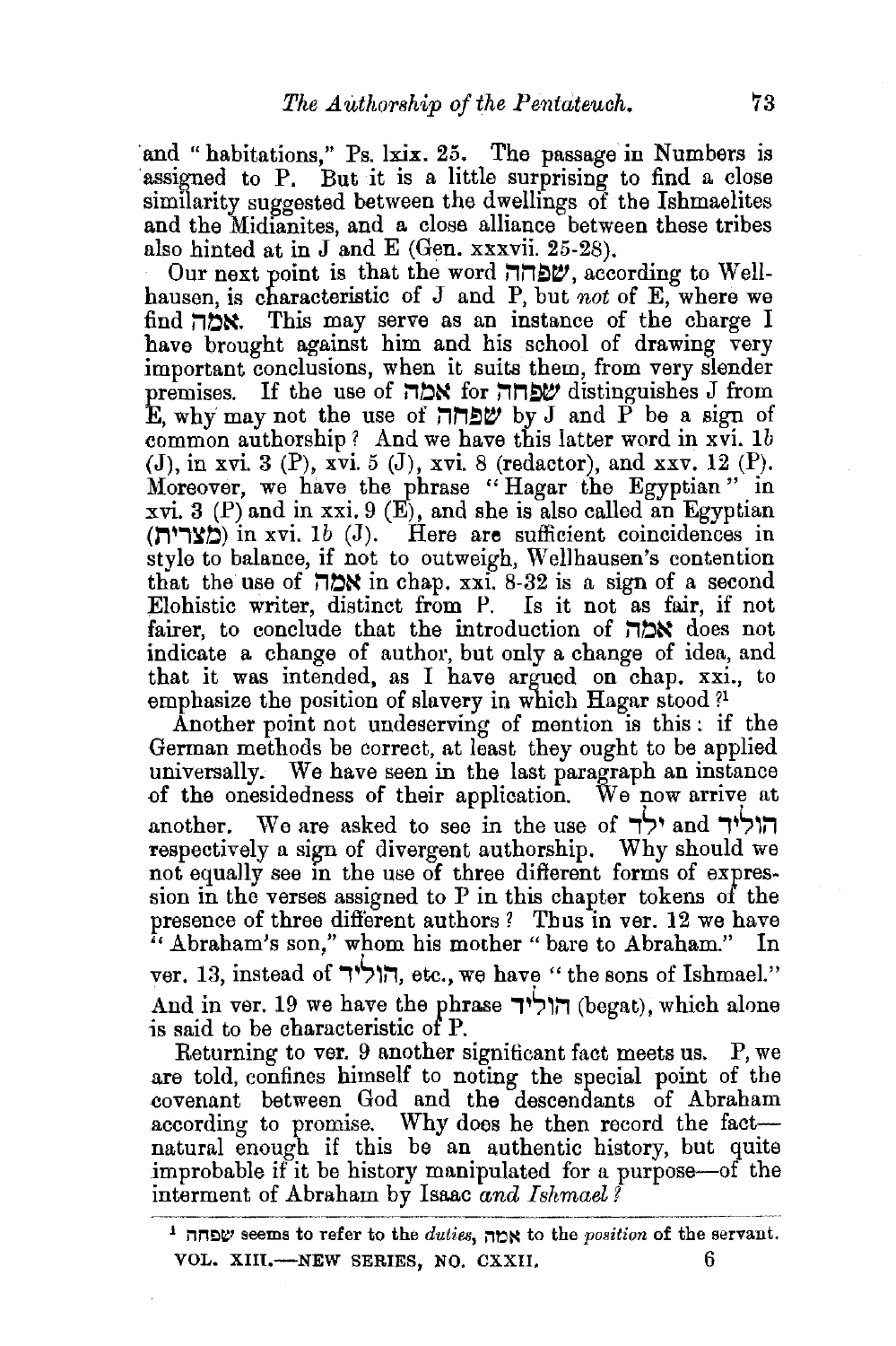Our next point will be to remark on the odd character of the extracts from J here. I will give the material part of them *in extenso.* Chap.  $xxy$ , 1-5 is, we are told, from  $J$ , then ver. 11b, then ver. 18, then ver. 21. Let us see how they read consecutively : "And Abraham gave all that he had unto Isaac, and Isaac dwelt by Beer-lahai-roi. And they dwelt from Havilah unto Shur that is before Egypt, as thou goest toward Assyria : he abode<sup>1</sup> in the presence of all his brethren. And Isaac in treated Jehovah for his wife, for she was barren." This singular combination of extracts suggests a mine of research to criticism, which is certainly at present unexhausted ; I mean the omissions of the redactor in his citations from J and E, and his reasons for them. JE, too, it may be observed, so far as it is known to us, "knows nothing" of the death and burial of Abraham. What, we may wonder, does he say about it, for he could hardly pass it by unnoticed in his history. And why does not the redactor give us what he says on the subject? Then ver.  $18$  makes it clear that he has made some mention of Ishmael, for he says " they," and his sentence refers evidently to the Ishmaelites. Can the critics, after the manner of Professor Owen, construct the whole passage for us, or even any part of it, from the specimen afforded us here? And can they explain to us why the redactor has selected this, and only this verse? Why the *critics* have selected it is plain enough. Havilah occurs in Gen. iii. 11 (where, however, it has been assigned to the redactor). It may have been a slip to assign the word here to J. Perhaps further consideration may "prove" that the mention of Havilah here belongs to the redactor also. But we have the words "he shall dwell in the presence of all his brethren," in chap. xvi. 12. This passage is assigned to J, therefore (my readers will observe the mathematical exactness of the proof) here also it must be from the hand of J. It is true there is the remarkable word " fell," which according to all laws of the German criticism ought to suggest a new author altogether. It is a remarkable  $\tilde{a}\pi a \xi \lambda \epsilon \gamma \delta \mu \epsilon \nu o \nu$ , for Judg. vii.  $12$  does not suggest quite the same idea. Perhaps the idea is of the fall of the lot, as though Jehovah had allotted his position to Ishmael, and designed that it should be contiguous to Israel and Edom. But what J has specially to do with this way of looking at the matter we are not told. " As thou goest," we are told, is a gloss here; but the same expression occurs twice in chap. x. 19, 80, xiii. 10 (J). Is it so certain that the German crttics are right ? Have we not here an expression peculiar to the author of Genesis ? It is